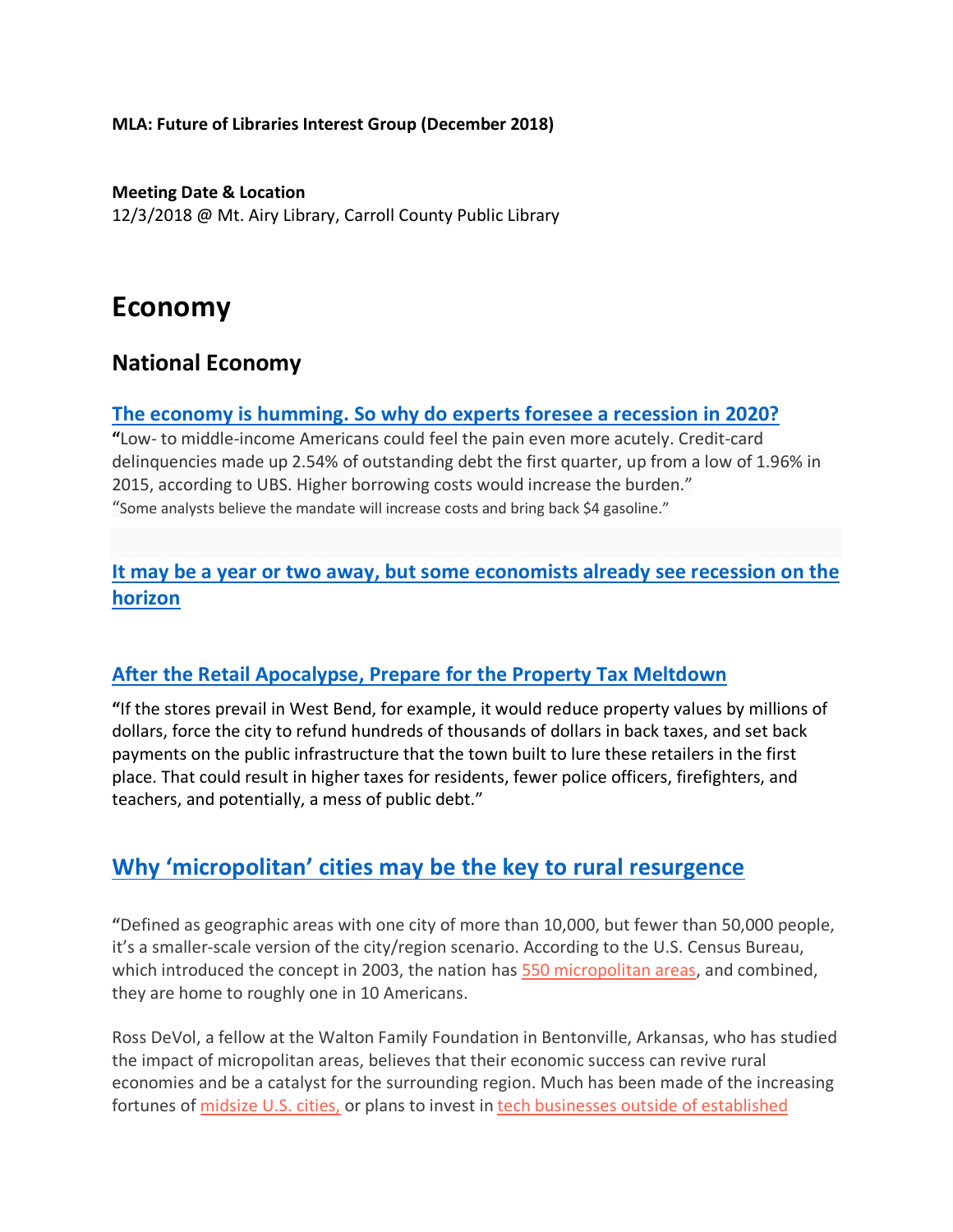innovation enters in coastal cities. But significant investment in these smaller cities can, as DeVol told Curbed, be a more direct engine for rural growth."

# **An Unlikely Group Of Billionaires And Politicians Has Created The Most Unbelievable Tax Break Ever**

"For all the focus on drastic tax-rate cuts, the fate of the state and local tax deduction and the exploding federal deficits, it's the least-known part of last year's tax-cut law that could be the most consequential. Officially called the Investing in Opportunity Act, it promises to pump a massive amount of cash into America's most impoverished communities by offering wealthy investors and corporations a chance to erase their tax obligations."

"Real estate investors rehab the school into a tech incubator. Venture firms back the startups that emerge, while other funds launch automotive vendors and suppliers to serve the \$1.1 billion Volvo plant recently opened 30 miles away. To help fight gentrification, impact investors can offer cheap renovation loans and subsidized mortgages so locals can benefit from rising property values instead of getting priced out. Finally, local government can take the new payroll-tax and property-tax revenues and reinvest them in the community to improve basic services and infrastructure."

## **Education & Employment**

### **China Expands Research Funding, Luring U.S. Scientists And Students**

**"**In the past decade or so, China has been expanding its commitment to scientific research, and it shows. Chinese researchers now produce more scientific publications than U.S. scientists do, and the global ratings of Chinese universities are rising."

"There's another aspect of getting a pharmaceutical science degree at Tianjin that Siegel expects students from throughout the world to find particularly attractive: The Chinese government plans to offer scholarships to cover the cost for students who enroll."

## Graduate School Can Have Terrible Effects on People's Mental Health

**"**To make matters worse, the payoff for all that stress may be wanting: A 2014 report found that nearly 40 percent of the doctoral students surveyed hadn't secured a job at the time of graduation. What's more, roughly 13 percent of Ph.D. recipients graduate with more than \$70,000 in education-related debt, though in the humanities the percentage is about twice that. And for those who do secure an academic post, census data suggest that close to a third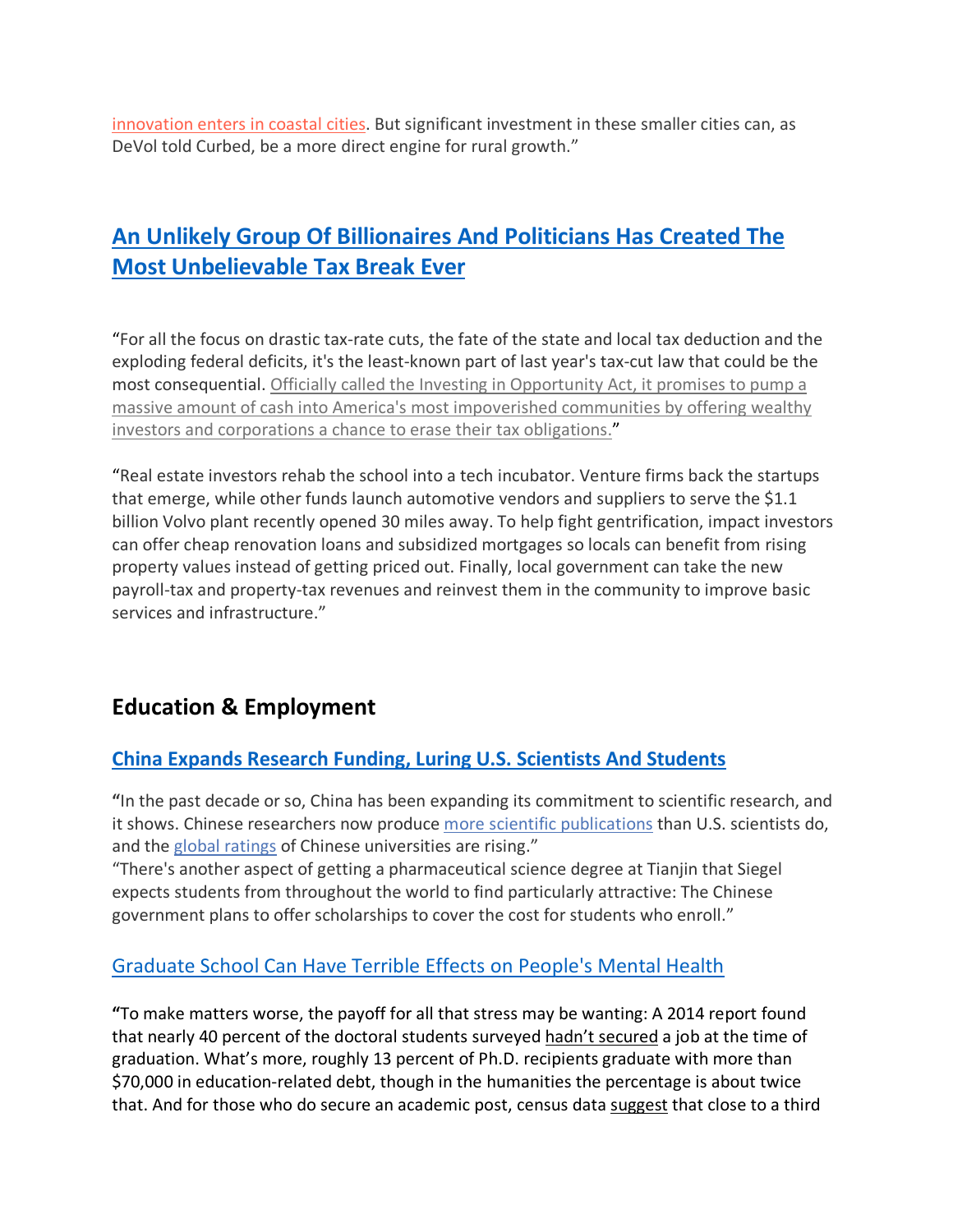of part-time university faculty—many of whom are graduate students—live near or below the poverty line."

## **Why San Jose Kids Do Homework in Parking Lots**

**"**More than 10.7 million low-income households in the United States lack access to quality internet service. In cities like San Jose, Calif., local governments are using streetlight poles to facilitate equitable access to high-speed internet to dramatically improve educational outcomes for low-income students and expand economic opportunity for their families. Unfortunately, a recent mandate by the Federal Communications Commission might halt the progress made by these cities."

# **Michael Bloomberg: Why I'm Giving \$1.8 Billion for College Financial Aid**

"This will make admissions at Hopkins forever need-blind; finances will never again factor into decisions. The school will be able to offer more generous levels of financial aid, replacing loans for many students with scholarship grants. It will ease the burden of debt for many graduates. And it will make the campus more socioeconomically diverse."

## **GM to lay off 15 percent of salaried workers, halt production at five plants in U.S. and Canada**

**"**The company also said it will cut 15 percent of its salaried workforce, laying off 25 percent of its executives to "streamline decision-making." GM also said it will close two plants outside North America by the end of 2019, but those locations have yet to be announced."

### **Universities Look to Strengthen the Places They Call Home**

**"**Many colleges and universities are taking a leading role in revitalizing local communities, recognizing that development not only can enhance the often fraught town-and-gown relationship but also make their institutions more attractive to students and faculty."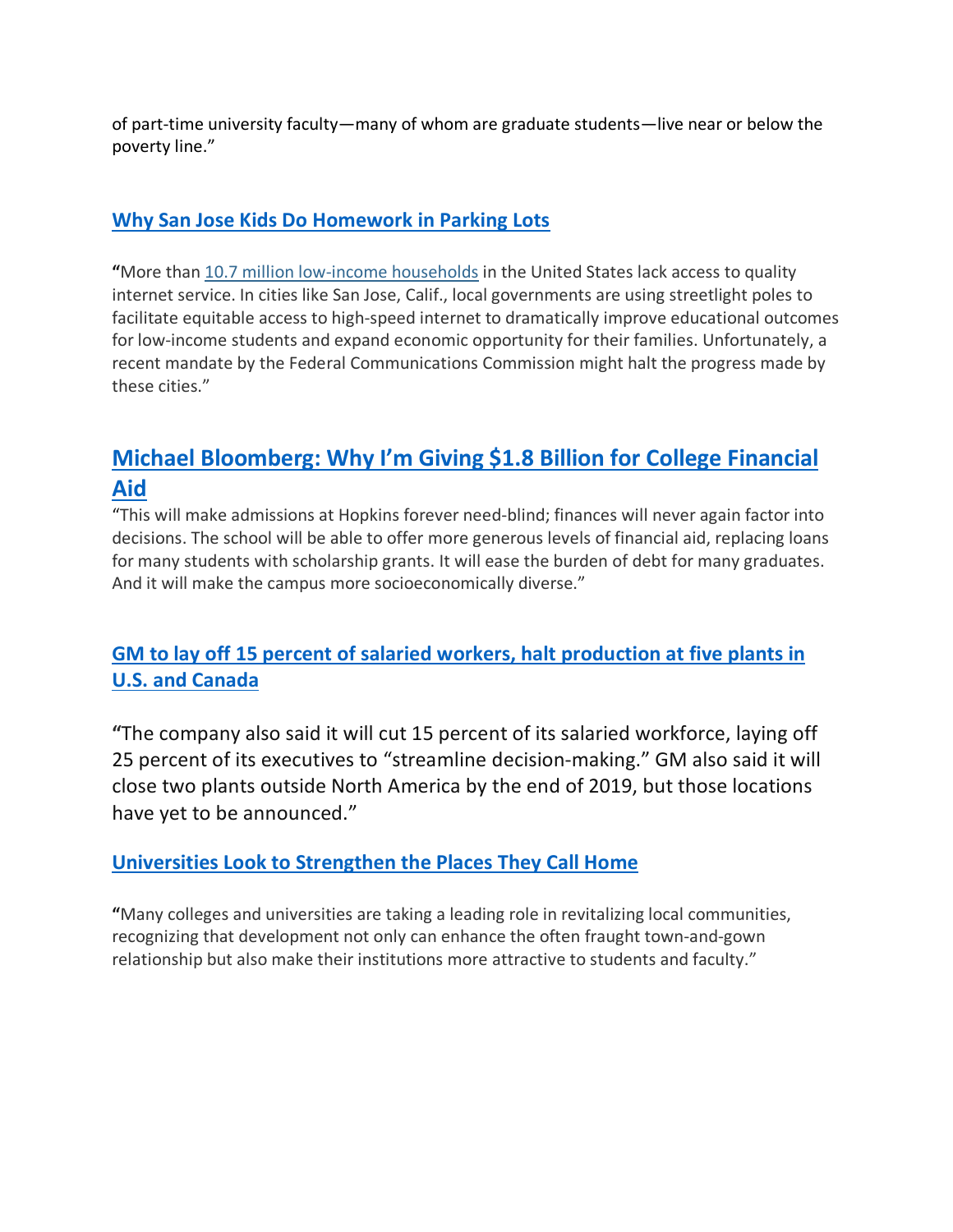## **Healthcare**

### Woman rejected for transplant told to raise money via 'fundraising effort'

"The situation highlights a systemic issue within the US healthcare system: the exorbitant costs for treatment force people to look elsewhere for the means to pay for treatment, such as crowdfunding sites. While Martin's case has a bright point — the outrage pushed donations above her campaign's goal in just a day — hoping for viral exposure is not a method, and Martin's case is likely an exception, rather than a rule."

#### **More people turning to fundraising to help pay for medical costs**

Another example

#### **Chronically Ill, Traumatically Billed: \$123,019 For 2 Multiple Sclerosis Treatments**

**"**Such medicines have become increasingly expensive, priced in many cases at well over \$80,000 a year. Hospitals delivering the drugs often make money by charging a premium on top of their cost or adding hefty fees for the infusion clinic."

## **Amazon plans to sell software that reads medical records**

**"**Amazon plans to begin selling software that'll mine medical records for information that can be used to improve patient treatment and reduce costs, the e-commerce giant said Tuesday."

## **Entrepreneurship**

### **Bird CEO asks scootrepreneurs to do his job for him**

**"**"Bird Platform enables independent operators to manage their own fleet of shared e-scooter vehicles," explains the Bird Platform page. Simply "[upload] your logo, select a sleeve color, cover the cost of city permits, and we'll do the rest.""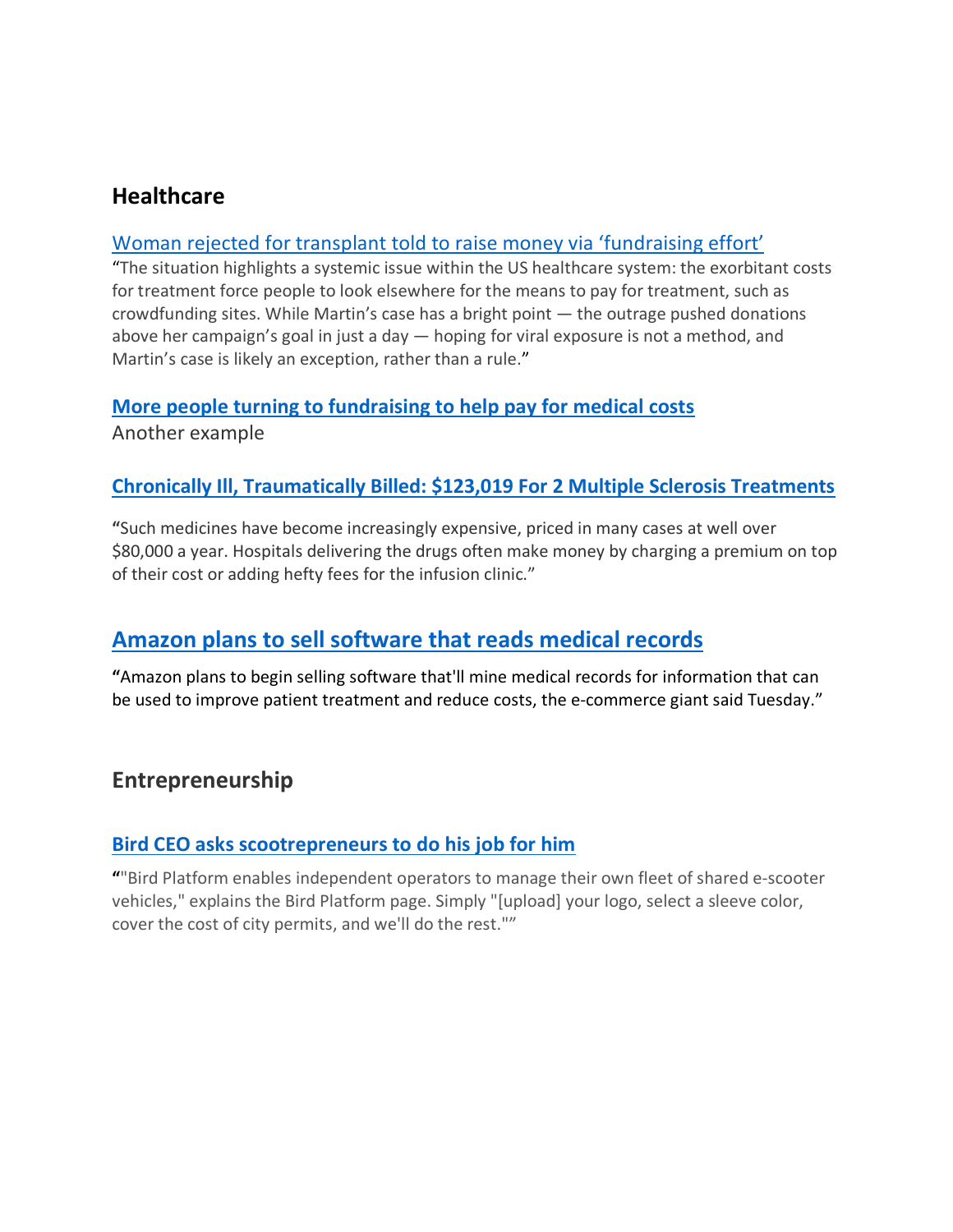# **Politics**

## **Kialo – Social Media for Politics Conversations**

"Kialo cuts through the noise typically associated with social and online media, making it easy to engage in focused discussion."

## **'ICE IS EVERYWHERE': USING LIBRARY SCIENCE TO MAP THE SEPARATION CRISIS**

**"**This is not the first time XPMethod has responded to a humanitarian crisis with a map. Last year after Hurricane Maria hit Puerto Rico, aid groups struggled to transport food and supplies across the island, a problem made worse by the inadequate and out-of-date maps that were available. The XPMethod team and 60 other volunteers from 25 institutions held an emergency mapathon to crowdsource maps and get them to people in the field. After that experience, Gil put together a toolkitso that other people could set up what Gil refers to as "nimble tent"—a popup team of digital researchers collaborating on a specific project in response to crisis."

## **Future Elections**

#### **The Suburbs Are Changing. But Not in All the Ways Liberals Hope.**

The party people chose to vote for in their representative doesn't necessarily reflect the way they vote on propositions, etc.

#### **https://www.22x20.org/**

"22 million teens will turn 18 by the 2020 U.S. election. Let's engage now."

#### **Big Latino Turnout In Midterms Raises Stakes For 2020**

**"**Election after election, pundits predict that Latinos will be a powerful voting bloc. And Latino voters consistently underperform those expectations by failing to turn out at the polls in big numbers. But this year's midterm results in Nevada, Arizona and other states suggest that Latino turnout is up dramatically — a development that could reshape the electoral landscape for 2020 and beyond."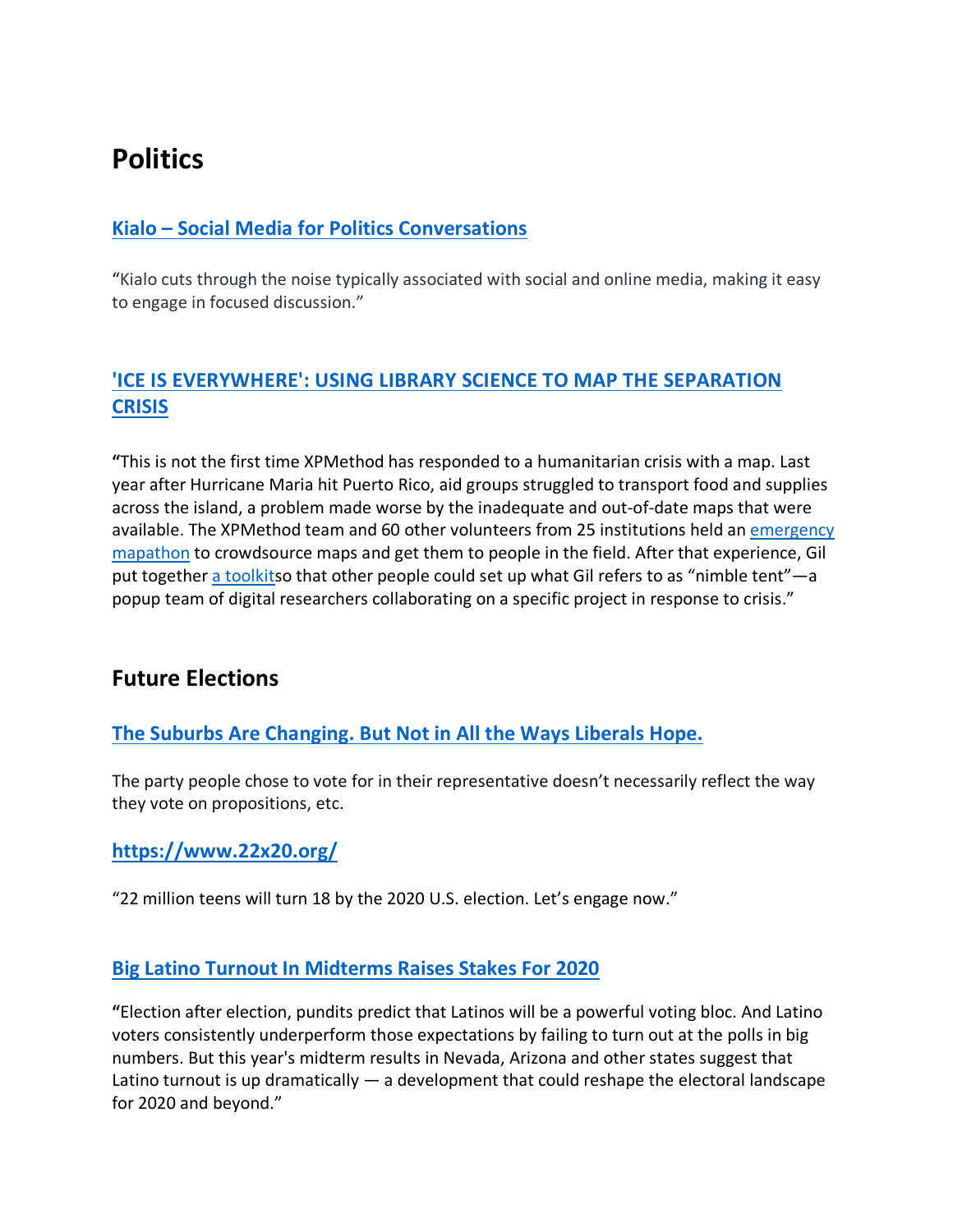## **New Representation**

#### **Science, Technology, Math, Engineering And Now Congress**

"Anything from cybersecurity, biosecurity, information technology and privacy issues are all things the government now has the responsibility to be worried about," she says. "Those are all things that scientific and technical backgrounds can be used for."

## **Local Government & Development**

#### **Open Data Baltimore**

Inventories everything from vacant homes to art installations to contracts with Baltimore City to grocery store locations.

#### **Smart City Development**

**"**A "smart city" is one that has developed technological infrastructure that enables it to collect, aggregate, and analyze real-time data to improve the lives of its residents. The report suggests that any smart city effort should include explicit policy recommendations regarding smart infrastructure and data, a functioning administrative component, and some form of community engagement."

## **International Politics**

#### **Beijing to Judge Every Resident Based on Behavior by End of 2020**

**"**The capital city will pool data from several departments to reward and punish some 22 million citizens based on their actions and reputations by the end of 2020, according to a plan posted on the Beijing municipal government's website on Monday. Those with better so-called social credit will get "green channel" benefits while those who violate laws will find life more difficult."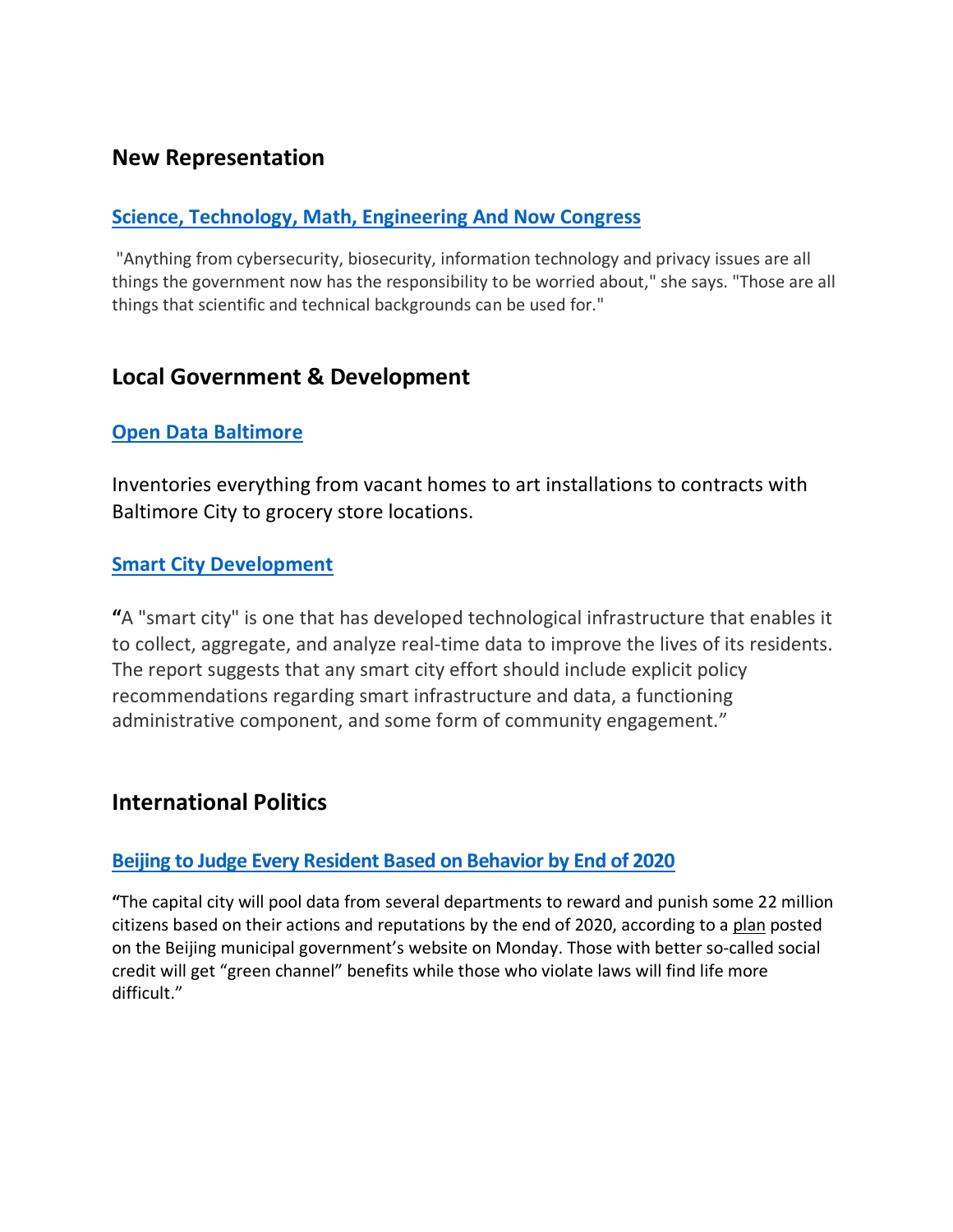# **Libraries & Politics**

#### **Libraries Aren't Neutral: Programming and Resources for the Political Climate**

Handouts from the PLA presentation in 2018. Includes ideas for programming and more at the library that is neutral, but not totally devoid of politics.

#### **Are Libraries Neutral?**

**President's Program tackles heavy subject from multiple angles** Multiple viewpoints from librarians about whether libraries should be neutral or not.

#### Why quiet-loving librarians can't shut up about politics

Opinion piece implying it's not good for librarians even to care about the economic prosperity of the community or actively against bigotry.

### **From Awareness to Funding: A study of library support in America**

**"**Among the findings from the report:

- Library funding support is only marginally related to library visitation
- Perceptions of librarians are an important predictor of library funding support
- Voters who see the library as a 'transformational' force as opposed to an 'informational' source are more likely to increase taxes in its support"

#### **What is the library's role?**

- 1. Talking about it is an important step. Knowing what is happening to people, where they are coming from will help us serve the people coming in to our branches.
- 2. How do we educate ALL library staff in these topics so they know how best to help their community without coming off as one-sided?
- 3. St. Mary's had an expungement day, that could be politicized by people who don't like the idea of expunging people's records
- 4. Funding can be affected if we are trying to do things the current government doesn't like. We have some decisions to make. Do we want to take this risk? This involves a lot of communication.
- 5. Make sure we keep literacy in the forefront of our priorities. If we continue to do this, we'll maintain a lot of support.